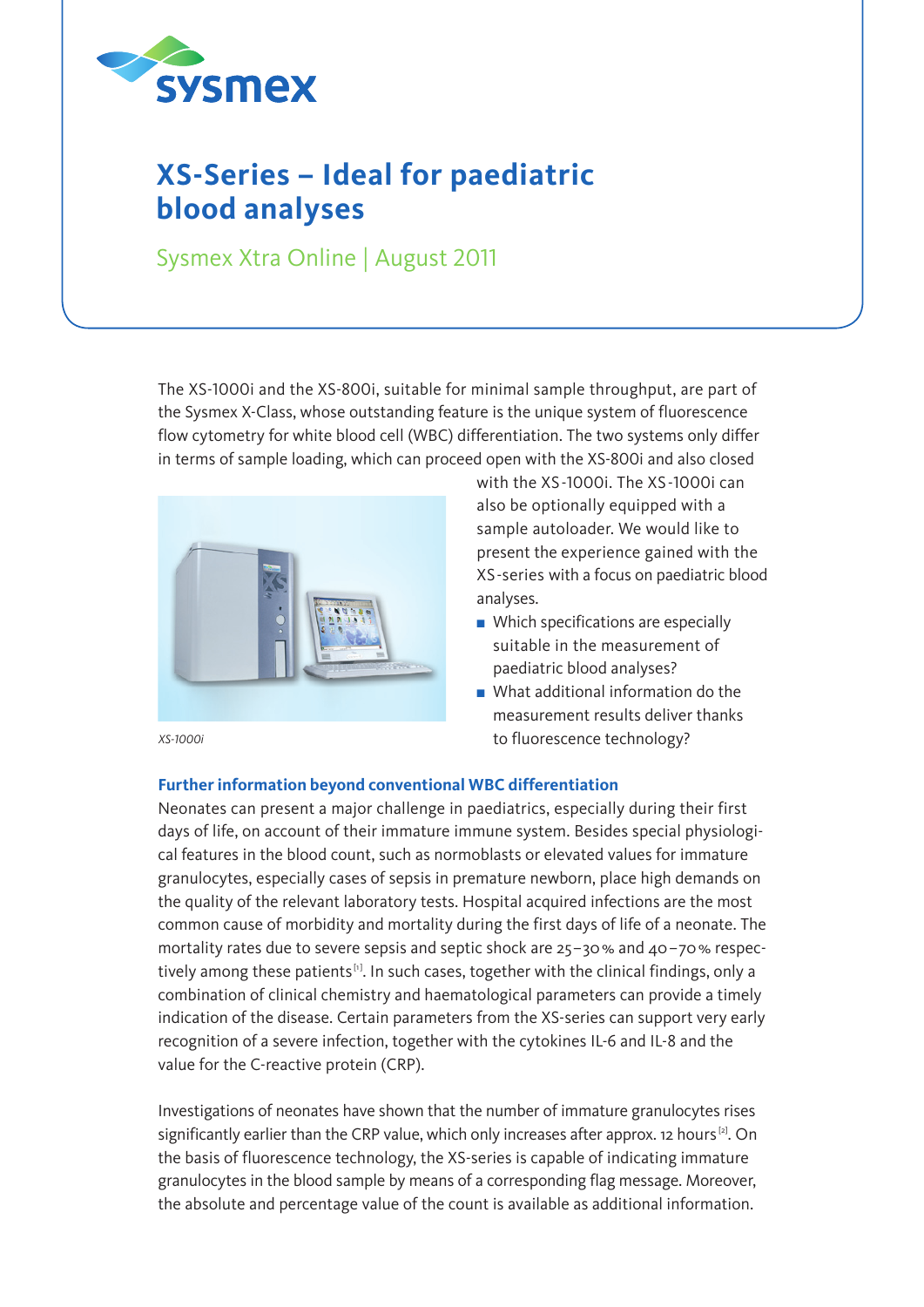As soon as metamyelocytes, myelocytes or promyelocytes are detected, the relevant flag message appears for immature granulocytes ('Imm Gran?') In the presence of band cells, the XS-series displays a flag message with a reference to a 'left shift'.

Another advantage of the XS-series is the option of the specific sensitive detection of antibody-producing (reactive) lymphocytes such as lymphoplasmocytoid cells, immunocytes or plasma cells. Activated B-lymphocytes appear as a population in the highly fluorescent area and thus trigger the flag message for 'atypical lymphocytes'. Furthermore, the additional information can be extracted in the form of the research parameter 'Others' as an absolute or as a percentage value.

The following examples show typical cases of abnormalities in the DIFF scattergram in the analysis of paediatric blood:

### **Example 1: Immature granulocytes (IG)**

This example displays a blood sample from a 17-day-old infant. In the DIFF scattergram the population of immature granulocytes is clearly identifiable, which triggers the corresponding flag 'Imm Gran?'. The additional information shows an IG value of 2.2%.



*Fig. 1 The population of immature granulocytes trigger the flag message* '*Imm Gran?*'

#### **Example 2: Atypical lymphocytes**

This example displays a blood sample of an 13-month-old infant with a blood count containing a conspicuously high number of atypical lymphocytes. The DIFF scattergram displays a lymphocyte population in the highly fluorescent area, which triggers the relevant warning 'Atypical Ly?'. This population is coloured violet in the scattergram comparable to the population of normal lymphocytes, deriving from the same cell type. Additionally the 'Other' parameter displays a value of 1%.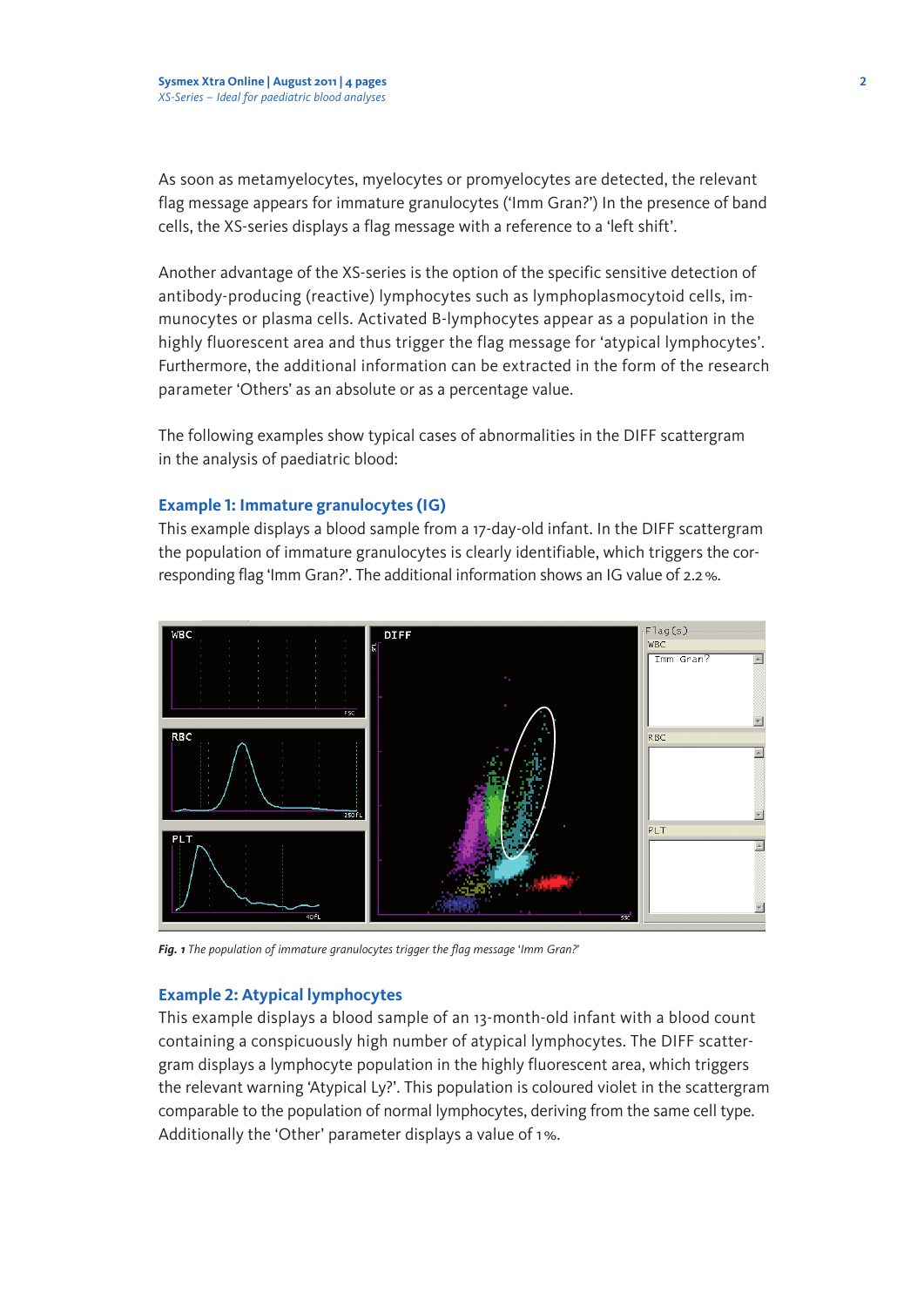

*Fig. 2 The atypical lymphocytes in the highly fluorescent area generate the corresponding flag* 

#### **Example 3: Normoblasts in neonates**

The presence of normoblasts in the peripheral blood during the first days after birth is characteristic for neonates. It is therefore advantageous that the XS-series is capable of recognising these cells and referring to this population accordingly. Thereby the user is informed that a correction of the WBC should be undertaken if necessary. This also occurs with the specific flag message 'NRBC?' in the Diff scattergram.



*Fig. 3 The flag message* '*NRBC?*' *refers to the possible presence of normoblasts in the sample*

### **Adapted specifications for measuring paediatric blood samples**

Collecting blood is frequently a limiting factor with infants as often only a small volume of blood is available. In order to cope with this situation, the aspiration volume of the XS-series is just 20μL. Beside the outstanding quality of the measurement results, users also stress the functional advantages of the XS-series in the measurement of paediatric blood samples. Through the open sample aspiration, a volume of just over 20μL is quite sufficient to determine all 24 parameters, including a 5-part differential